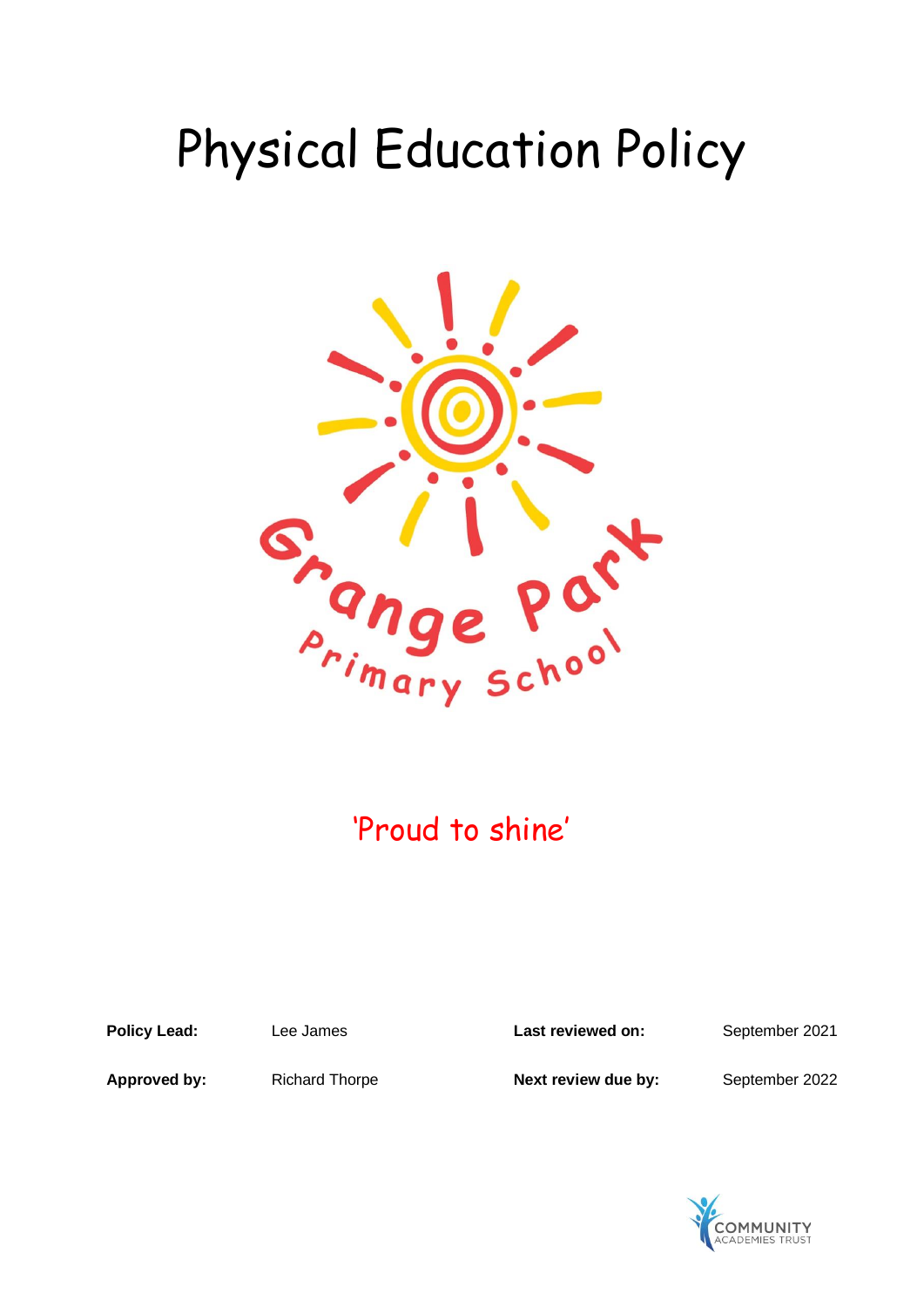#### **Policy Statement and Curricular Aims**

Grange Park Primary School provide an exciting, balanced and varied programme of activities in physical education that will contribute to each child's physical and emotional development. We strive to create a positive attitude towards P.E. with correct coaching. It is hoped that the children will gain enjoyment from physical education and pursue sporting activities in their private lives, thus promoting a healthy lifestyle.

From September 2021, all pupils from Years 1 – 6 will participate in two weekly PE lessons. One session will be led by a specialist sports coach and the second by their class teacher. During EYFS and KS1 (EYFS- Year 2), children focus on developing key skills such as throwing and catching, running, balancing, performing sequences of movement etc. During KS2 (Years 3-6), pupils develop and refine these skills and apply them to different games/sports e.g. football, tennis, Tag-Rugby, athletics, dance, gymnastics and begin to develop tactical and teamwork skills. Our curriculum is based on the Val Sabin schemes of work for Gymnastics, Dance, Games and Athletics.

We introduce children to a range of sporting activities and encourage them to appreciate how such interests can enrich their lives. The playground has been marked out to encourage netball, football and hockey. We also run daily lunch time football tournaments on our school 3G football pitch. We also take part in the Daily Mile, which encourages staff and pupils to walk, jog or run a mile during the school day.

We provide a number of 'extra-curricular' sport sessions as we feel physical potential can be enhanced by including children in teams for internal and external competitive events. During the Summer Term certain year groups have weekly swimming sessions at Abraham Darby Academy and we aim for all pupils leaving the school to be able to swim at least 25m. All pupils in year 6 have the opportunity to attend Arthog Outdoor Education Centre on a school residential.

Thanks to strong links with local sporting clubs, we are able to help and direct individuals who wish to develop their sporting activities further and several have progressed to District and County standard whilst still attending Grange Park. The school aims to try and ensure that each child achieves their true potential in the range of sporting activities it provides.

School websites are now required to include details of their provision of PE and sport, alongside details of their broader curriculum, so that parents are able to compare the sports provision between schools, both within and beyond the school day. Here is a link to the sports section on our school website: [https://grange-park.eschools.co.uk/web/sport\\_at\\_grange\\_park\\_1/229800](https://grange-park.eschools.co.uk/web/sport_at_grange_park_1/229800)

#### **Health and Safety**

Everyone has a duty under health & safety guidelines to ensure PE activities are carried out with due regard to the safety of staff and pupils in line with school, Local Authority and Health & Safety Policies.

Reference should be made to the school's Risk Assessments and the **British Association of Advisers and Lecturers in Physical Education** (Baalpe) safe practice document which outlines specific PE guidance.

(The **Baalpe** safe practice documentation should be consulted for further guidance)

- Staff should carry out risk assessments with the children at the start of all PE lessons.
- All equipment, apparatus and environment should be checked before the start of every lesson by the teacher/coach and is the responsibility of the teacher/coach.

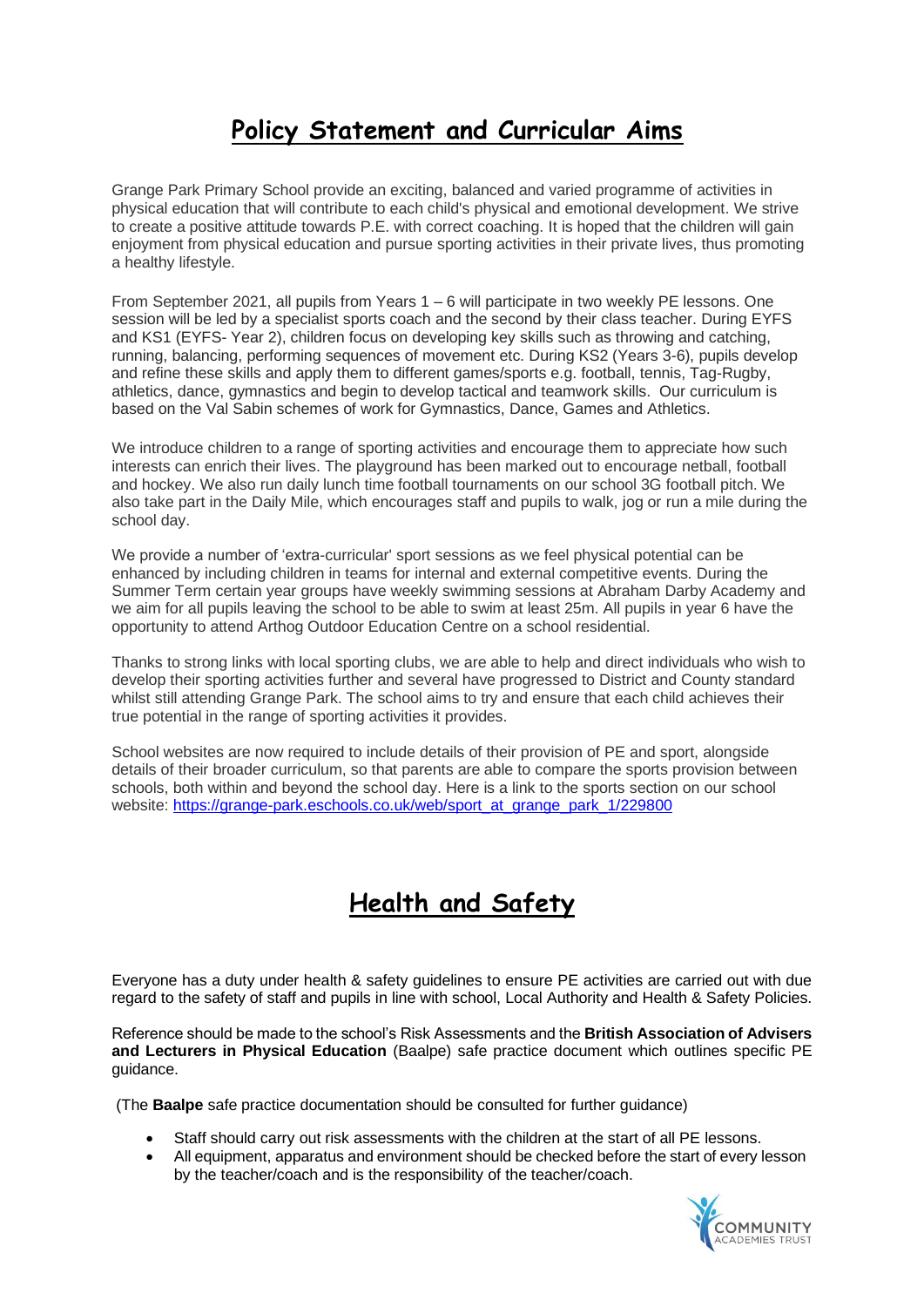- Children should be given health and safety guidance throughout the lesson.
- All jewellery should be removed and stored safely before each lesson.
- If children wear stud earrings they should be taken out by the child. If this is not possible, the child should be given tape to cover their earrings. Children must place and remove the tape independently.
- All long hair should be tied back.
- Suitable clothing should be worn for each lesson.
- All children taking part in indoor Gymnastics for PE should be bare foot during the session.
- For indoor Gymnastics for PE, children should walk to the hall with suitable footwear on.
- All children with verruca's should cover them with a waterproof plaster.

When travelling to a sports event, the appropriate risk assessments are completed and the followed issues addressed:

- All children and adults to wear seat belt.
- All supervising adults to be aware of risk implications.
- All supervising adults that attend hold a current DBS.
- All transporting adults to be fully insured.
- Parents' permission for taking children out of school obtained.

Safe-practice standards are consistently applied by staff, students and other visitors, across all aspects of the school.

#### **Assessment and Recording**

Pupils' progress will be monitored and recorded by the individual class teacher to set realistic targets for the individual pupil, based on their strengths and weaknesses and in line with national guidance and expectations. At the end of each unit, an indication of whether children are working at below, borderline, just within, within, greater depth or above age related expectations will be recorded on Cornerstones Maestro.